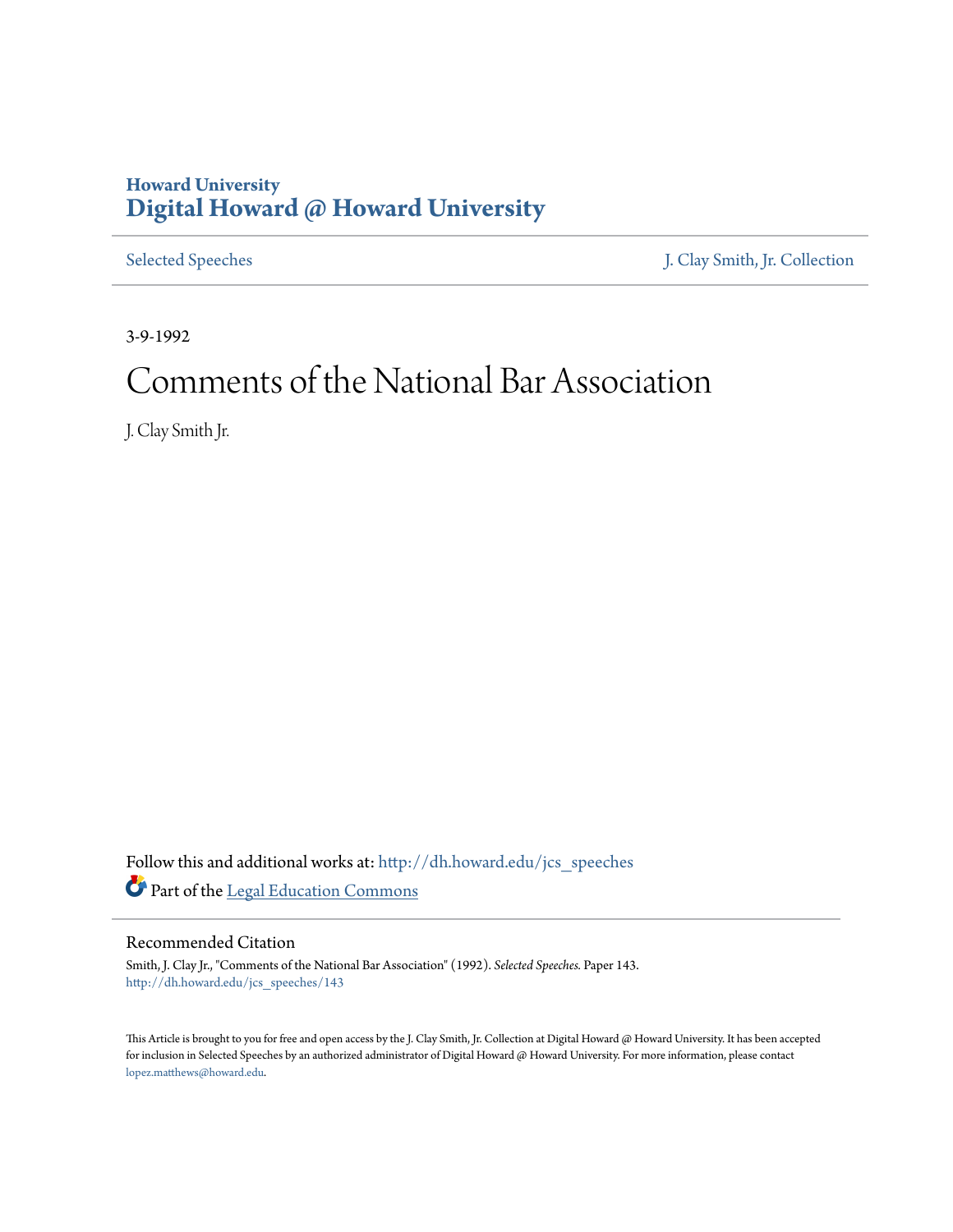#### BEFORE THE UNITED STATES DEPARTMENT OF EDUCATION

Nondiscrimination in Federally : Assisted Programs; Title VI of the Civil Rights Act of 1964; : Proposed Policy Guidance  $\ddot{\cdot}$ 

To: Office for civil Rights

 $\mathbf{z}$ 

## COMMENTS OF THE NATIONAL BAR ASSOCIATION

The National Bar Association<sup>1</sup> ("NBA") by its attorneys, hereby submits these comments in response to the Notice of Proposed Policy Guidance issued by the U.S. Department of Education and published in the Federal Register on December 1, 1991. See Notice of Proposed Policy Guidance, 56 Fed. Reg. 64548 (December 10, 1991) ("Notice") . By its Notice, the U.S. Department of Education requests public comment on the circumstances under which "colleges may offer such race exclusive scholarships, or other scholarships designed to create diversity, without violating federal law, specifically, Title VI of the Civil Rights Act of  $1964...$ . "Id. By the Notice, The Department of Education outlines five principles by which "all complaints of discrimination concerning race-exclusive

<sup>&</sup>lt;sup>1</sup> The National Bar Association ("NBA") was founded in 1925, and is an organization comprised of approximately 20,000 Black lawyers, many of whom are graduates of historically Black colleges and universities across the United States. Since its founding, NBA has been involved in promoting civil rights activities to improve the educational, societal, and economic welfare of Black and other disadvantaged Americans. NBA, for almost seventy years, has actively participated in the formation of this nation's legislative and judicial policy affecting the educational advancement and opportunities of minority and disadvantaged youth and young adults of the nation.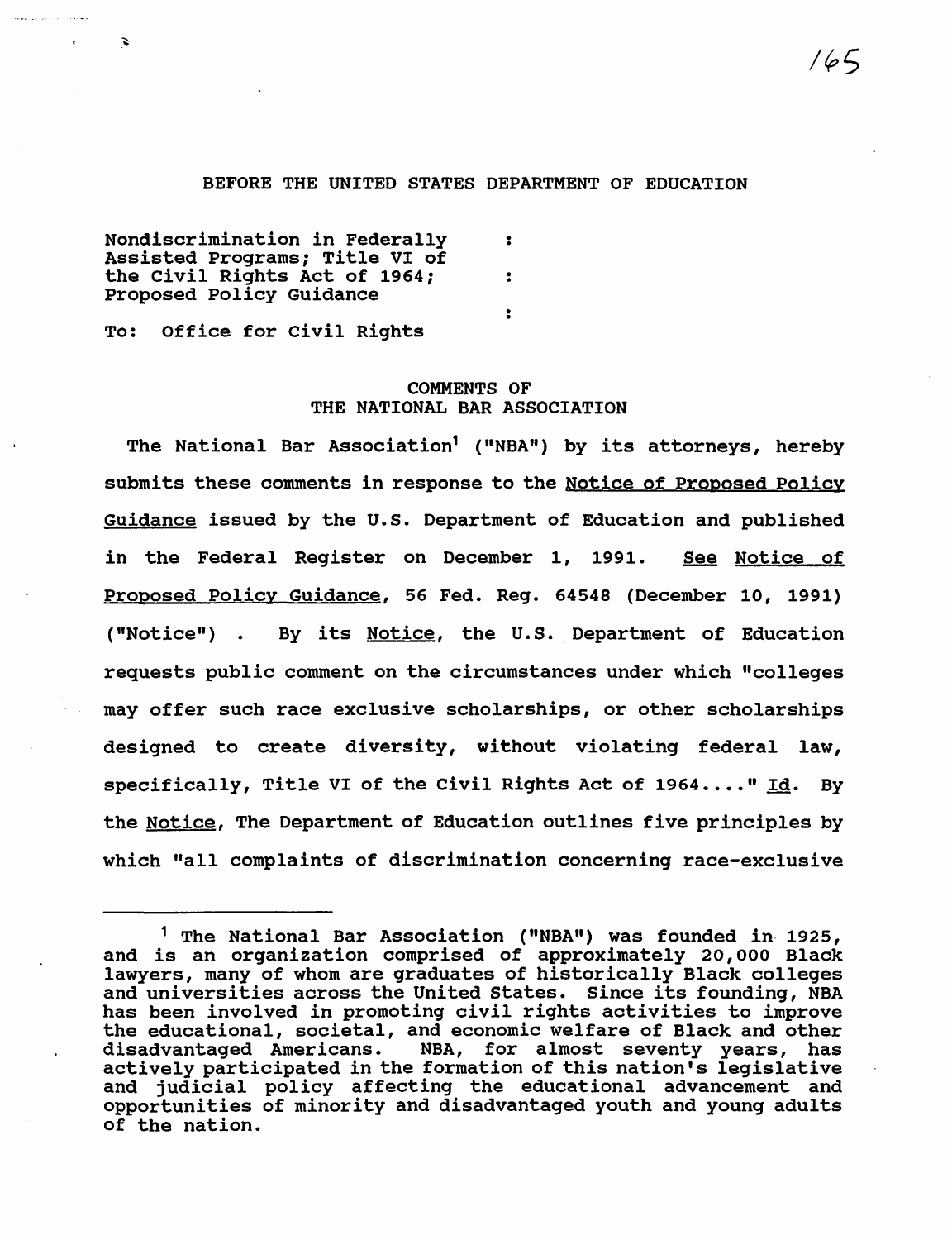financial aid" will be evaluated. The following are comments on the principles contained in the proposed policy guidance and the underlying premise supporting minority scholarships.

 $\mathbf{r}$ 

## INTRODUCTION

The Henry Harrison Sprague Scholarship at Harvard College is for those "in whole or in large part of New England Colonial descent." The Reuben Baker Scholarship is for "a resident of Latrobe, Pennsylvania, or, there being no such resident, a resident of the western part of Pennsylvania." The Helen E. Millington Memorial Scholarship is for "students whose fathers are deceased and whose mothers have not remarried." This list goes on for 250 pages.  $\cdots$  . The point is not that it still sometimes helps to be white (Harvard, in practice, guarantees<br>financial aid to all comers.) The point is that fate spews<br>out all sorts of arbitrary advantages. Yet some people in out all sorts of arbitrary advantages. Yet some people in government seem obsessed with one tiny category: occasional advantage that comes from being black. <sup>2</sup>

These comments from a nationally-known conservative columnist echo what many civil rights advocates fear about the real motives behind the Department of Education's review of the constitutionality of minority scholarships. The Department of Education's Notice presupposes that race based scholarships are per se unconstitutional. No court, however, has agreed with the proposition advanced by the Department of Education, not even Podberesky v. Kirwan, 764 F. Supp. 364 (D.Md. 1991), rev'd on other grounds, No. 91-2577 (4th Cir. Jan. 31, 1992), the only case to address the constitutional validity of minority scholarships.<sup>3</sup> In

<sup>&</sup>lt;sup>2</sup> Michael Kinsley, No Civil Rights Program Can Be Truly Color-Blind, Los Angeles Daily Journal, Jan. 28, 1991, at 6, col. 7.

<sup>&</sup>lt;sup>3</sup> Podberesky v. Kirwan involves a challenge by an Hispanic student of a scholarship program created by the University of Maryland as a method for remedying the effects of the State of Maryland's past discriminatory conduct against Black students. In an effort to achieve Title VI compliance, the University of<br>Maryland created the "Banneker Scholarship Program." Under the Maryland created the "Banneker Scholarship Program."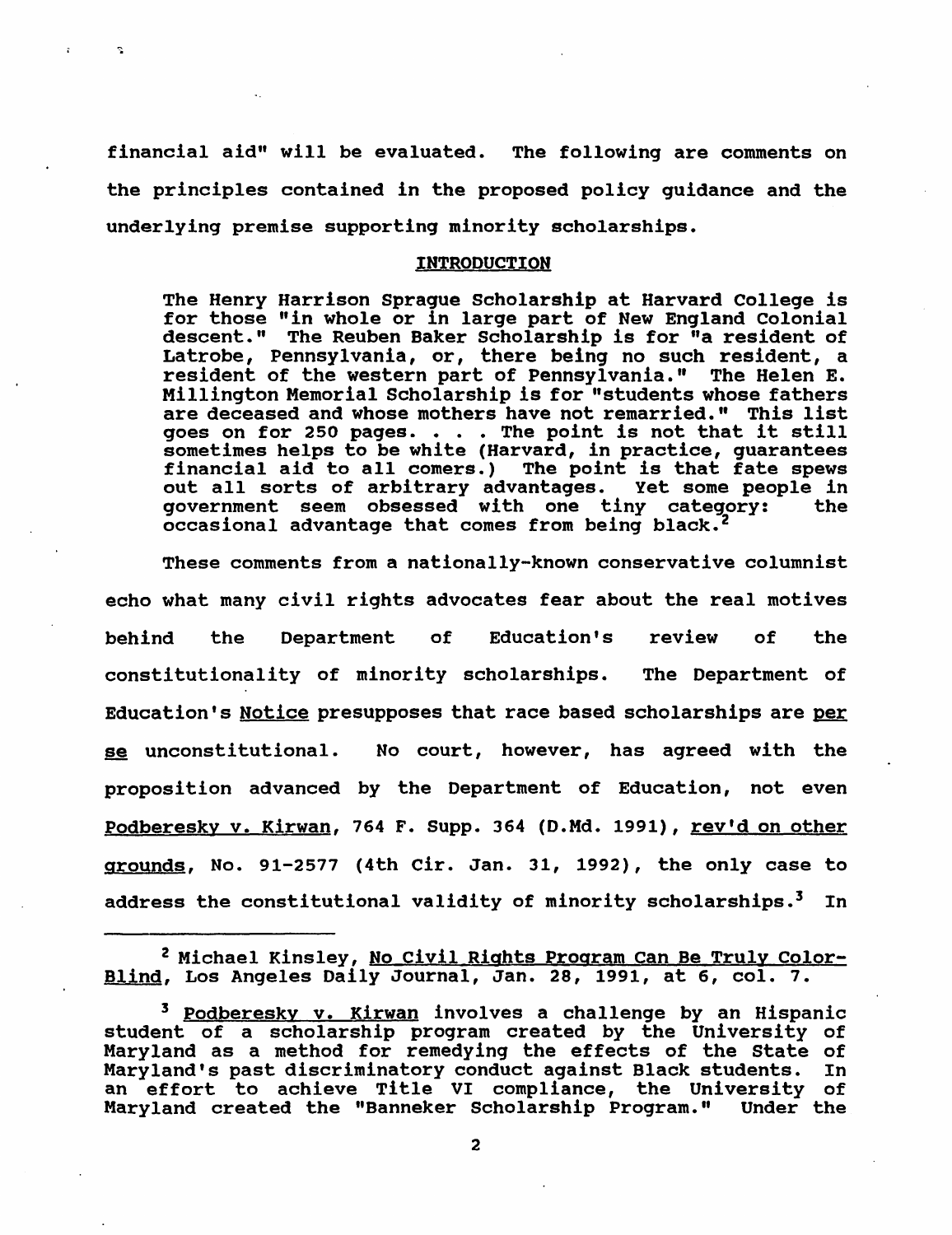podberesky v. Kirwan, No. 91-2577 (4th Cir. Jan. 31, 1992), the Fourth Circuit stated that "[t)he Supreme Court has declared that in some situations the State may enact a race exclusionary remedy in an attempt to eliminate the effects of past discrimination."<sup>4</sup> The Fourth Circuit's decision in Podberesky was narrowly drawn, based on a present record which is insufficient to show any present day effects of discrimination. Podberesky v. Kirwan, No. 91-2577 (4th Cir. Jan. 31, 1992) at 5. (district court, although recognizing the need to identify some present effects of past discrimination, failed to make specific findings of such present effects; affirmative redress requires some present effect of past discrimination). The NBA, and hopefully the Department of Education, is mindful of the fact that previous Supreme Court decisions which hold that voluntary race conscious affirmative action programs are lawful when they serve "a compelling governmental interest" and are "narrowly tailored to the achievement of that goal." Wygant v. Jackson Bd. of Educ., 476 U.S. 267, 274 (1986) (opinion of Powell, J.); see also Metro Broadcasting. Inc. v. FCC, 110 S. ct. 2997 (1990) (opinion of

 $\ddot{\mathbf{v}}$ 

Banneker proram, the University of Maryland provides full financial support to approximately 25 Black students each year.

<sup>4</sup> The Fourth Circuit adopted this analysis of the trial court which would validate a race-based scholarship program if it survives "strict scrutiny" analysis. In other words, the Fourth Circuit stated that a race-based scholarship program must serve "a compelling goverment interest" and be "narrowly tailored to the achievement of [ ] goals." Podberesky v. Kirwan, No. 91-2577 (4th Cir. Jan. 31, 1992) (citing Wygant v. Jackson Bd. of Educ., 476 U.S. 267, 274 (Powell, J.).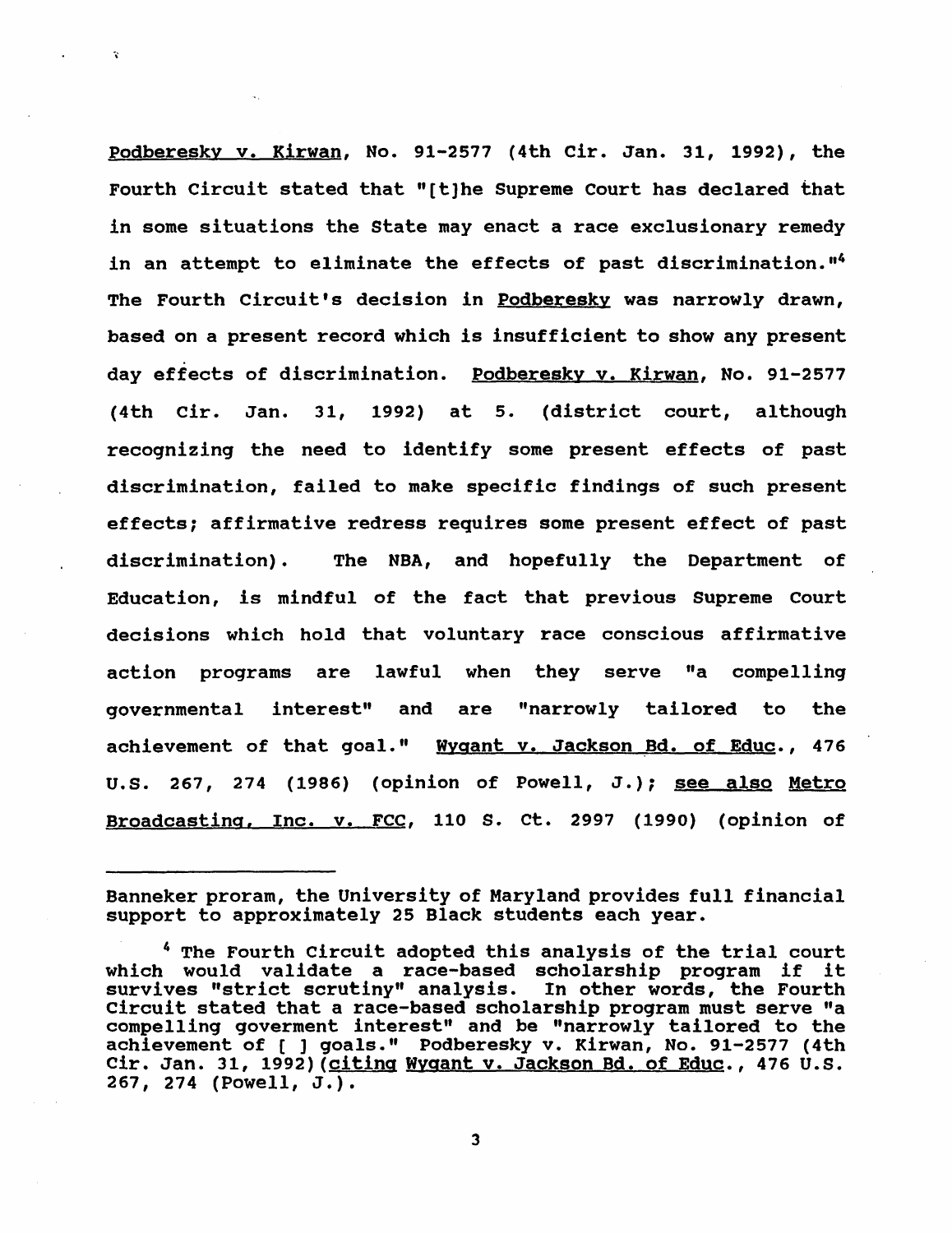Brennan, J.); Bakke v. University of California, 438 U.S. 265 (1978); Wyaant v. Jackson Bd. of Educ., 476 U.S. at 286. (O'connor, J., concurring in part & concurring in the judgment) (court leaves open possibility that other objectives could justify affirmative action programs).

Turning attention to the specific principles advanced by the Notice, NBA strongly asserts that the Department of Education has not established a valid case, in law or fact, for discontinuing race exclusive scholarships. It believes, as do other groups, that the Notice should be withdrawn. However, NBA offers the following views to help shape the Notice should the Department proceed, we think unwisely, on this matter.

## I. PROPOSED PRINCIPLE ONE

The First principle permits colleges to make awards to "disadvantaged" students without regard to race "even if that means that such awards go disproportionately to minority students.  $15$ Notice at 64548. This principle, with the limitations and exceptions taken herein, could be acceptable since the proportion of Black students enrolled in college and graduate studies are generally fewer than that of their white counterparts. See e.g., Raspberry, "Graduate School Mystery", Washington Post, Jan. 6,

<sup>&</sup>lt;sup>5</sup> The term "disadvantaged student" is defined as "one who, despite facing significant obstacles, has prepared himself or herself for a college education." In the Notice, significant obstacles may include a student coming from a low-income family, or students from school districts with high drop-out rates, or students from single-parent families, or families in which few or no members have attended college. Notice at 64548.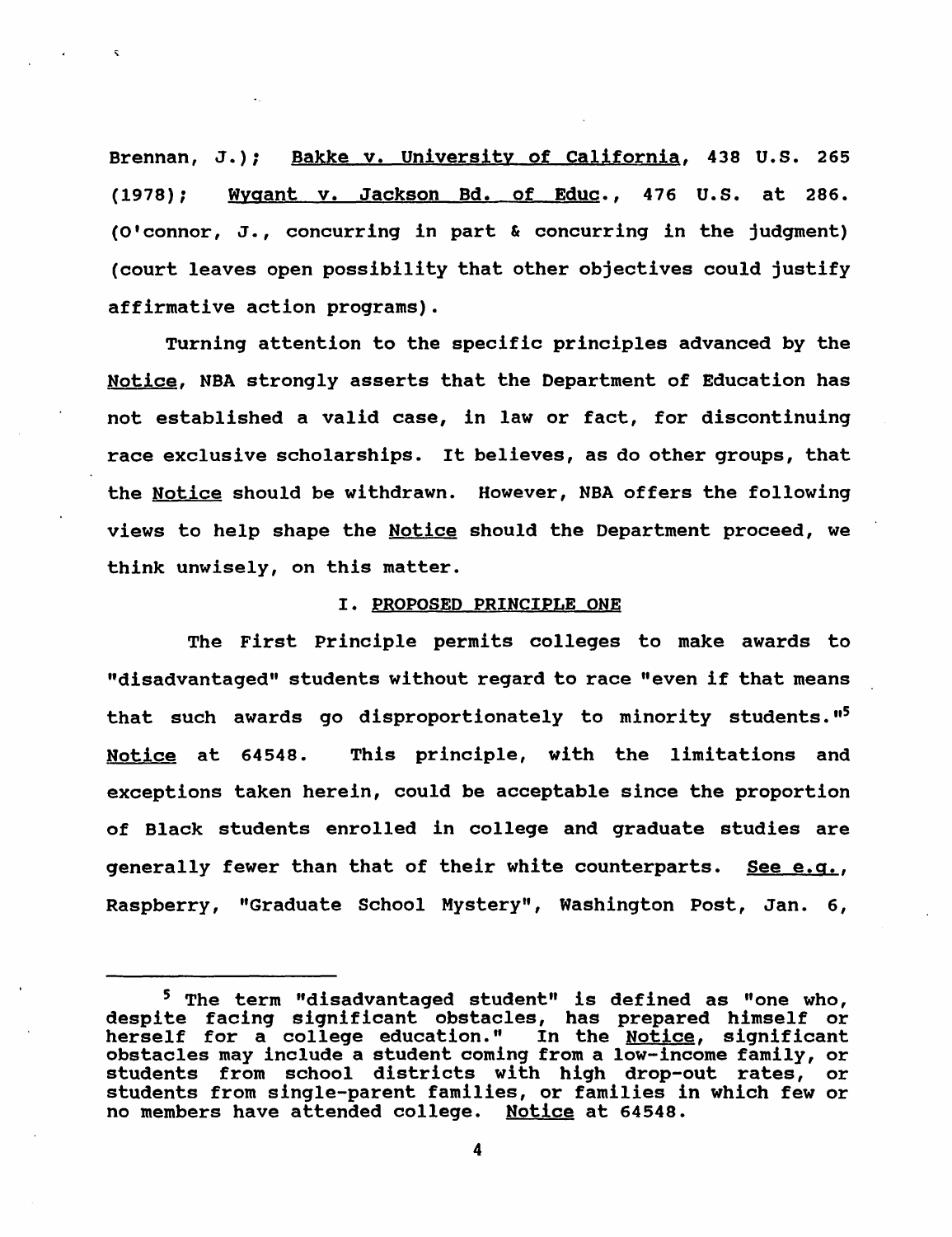1992, at A19, col. 3. 6

Since the mid-1970s there has been a steady decline in college entry among Black high school graduates. From the years 1976 to 1986, the percentage of Black high school graduates attending college decreased from 48% to approximately 36.5%. National Research Council, A COMMON DESTINY: Blacks and American Society (National Academy Press:1989) at 338-39 (A COMMON DESTINY). By comparison, during the same period college entry among white high school students rose continuously from 48% to 57%. Id. Among the many reasons to explain the difference in college enrollment among the two groups is "the changing structure of financial aid." Id. at 340, citing s. Arbeiter, "Minority Enrollment in Higher Education Institutions: A Chronological View" Research and Development Update New York: College Board (1986).<sup>7</sup> specifically, there gradually has become less reliance among students on grants and other forms of "free money," to a shift in reliance upon "loans" or funds that must be repaid.<sup>8</sup> This shift

<sup>7</sup> Further, findings of Arbeiter show that the largest decline<br>in total enrollment of Black students occurred at 4-year Black students occurred at 4-year institutions, while there was an increase in Black enrollment at 2 year institutions. A COMMON DESTINY at 340.

<sup>6</sup> Raspberry, citing to a speech given by Frank L. Morris to the council of Graduate Schools, reports that "between 1975 and 1990, the number of black males receiving doctoral degrees declined by 50%, from 650 to 320." Morris' speech reports that the decline in doctoral degrees granted to black males directly correlates with the decline in federal assistance to black males for expenses associated with the completion of graduate studies.

<sup>8</sup> The National Research Council reports that "[f]rom 1980-1981 to 1985-1986, the total federal and state college 'package' of financial aid declined 3% after controlling for changes in the consumer price index, but the real financial situation became worse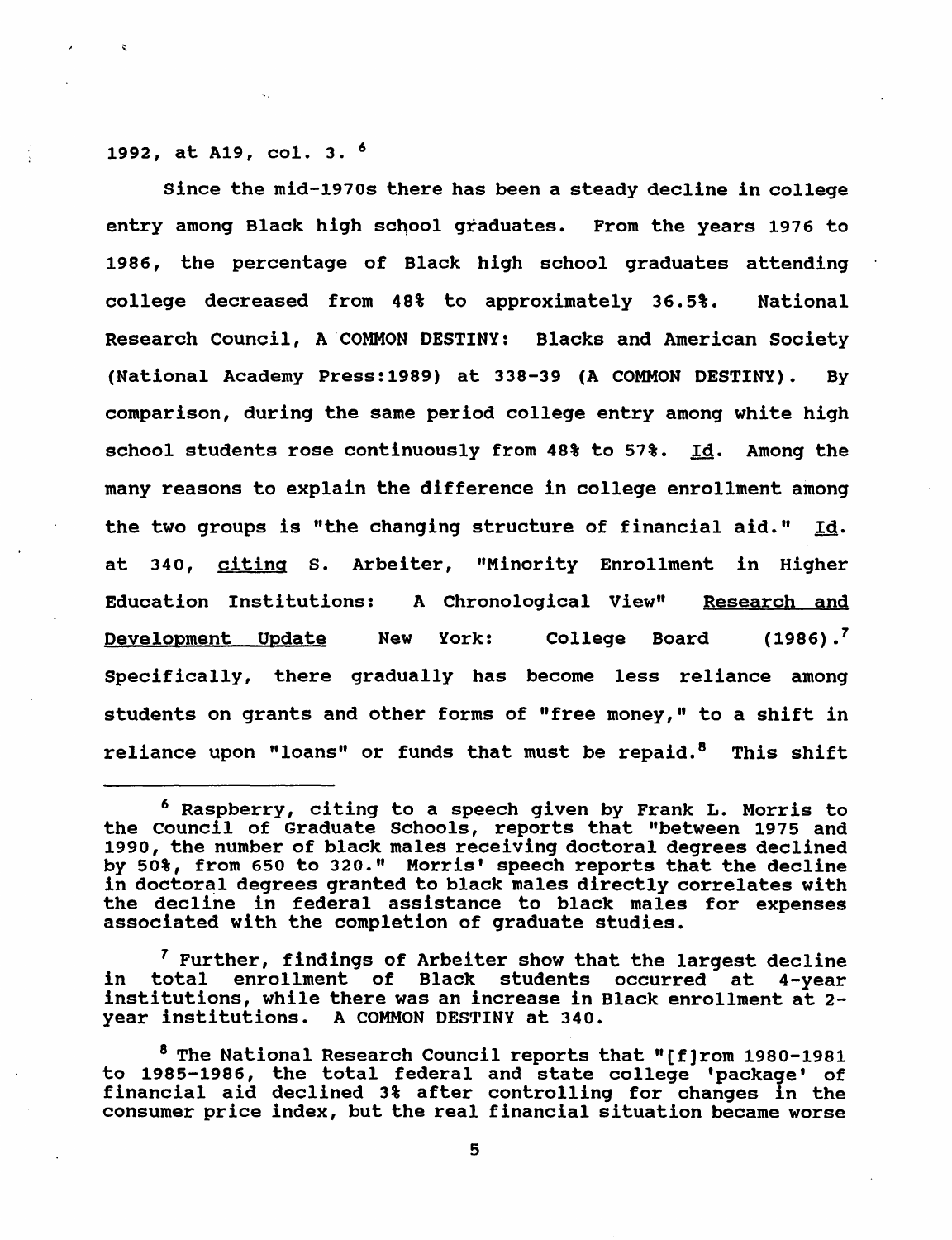in reliance by students overall on loans to finance their education contributed greatly in "reduc[ing] Black [students'] college-going chances more than those of whites." A COMMON DESTINY at 343. Thirteen years ago it was postulated that of "the greatest deterrents to increased ranks of blacks as lawyers in the workforce may be the growing cost of tuition in state and private colleges, accompanied by fewer available loan and scholarship funds...."  $G$ . Segal, BLACKS IN THE LAW 9 (1983) (Quoting J. Clay Smith, Jr., "The Future of the Black Lawyer in America" Paper before Old Dominion Bar Association, Lynchburg, Va., May 26, 1979).

 $\ddot{\mathbf{r}}$ 

with ever increasing reliance on student loans, the National Research council analyzes the state of Black education as follows:

At equal levels of current family income, Black youth are less economically secure than whites because Black families are more vulnerable than white families to unemployment and are here varietable than white families to an<br>employment and are empt wearding than whitest consequency (creation carected) students; fewer than one-third of low-income minority aid recipients secure a government loan, compared with more than two-fifths of low-income white aid recipients.

Id. (citation omitted). The skepticism among minority students to take on significant financial debt to meet academic expenses becomes more problemmatic with the dramatic rise in the cost of higher education. The National Research Council further explains the reasons for Black students having less willingness to borrow funds to finance their education as follows:

than that because the costs of attending a state college or university rose faster than the general cost of living." A COMMON DESTINY at 343. During the 10-year period from 1975-76 to 1985-86, the percentage of grants awarded declined from 80% to 46%, and loans increased from 17% to 50% as a percentage of total financial aid awards.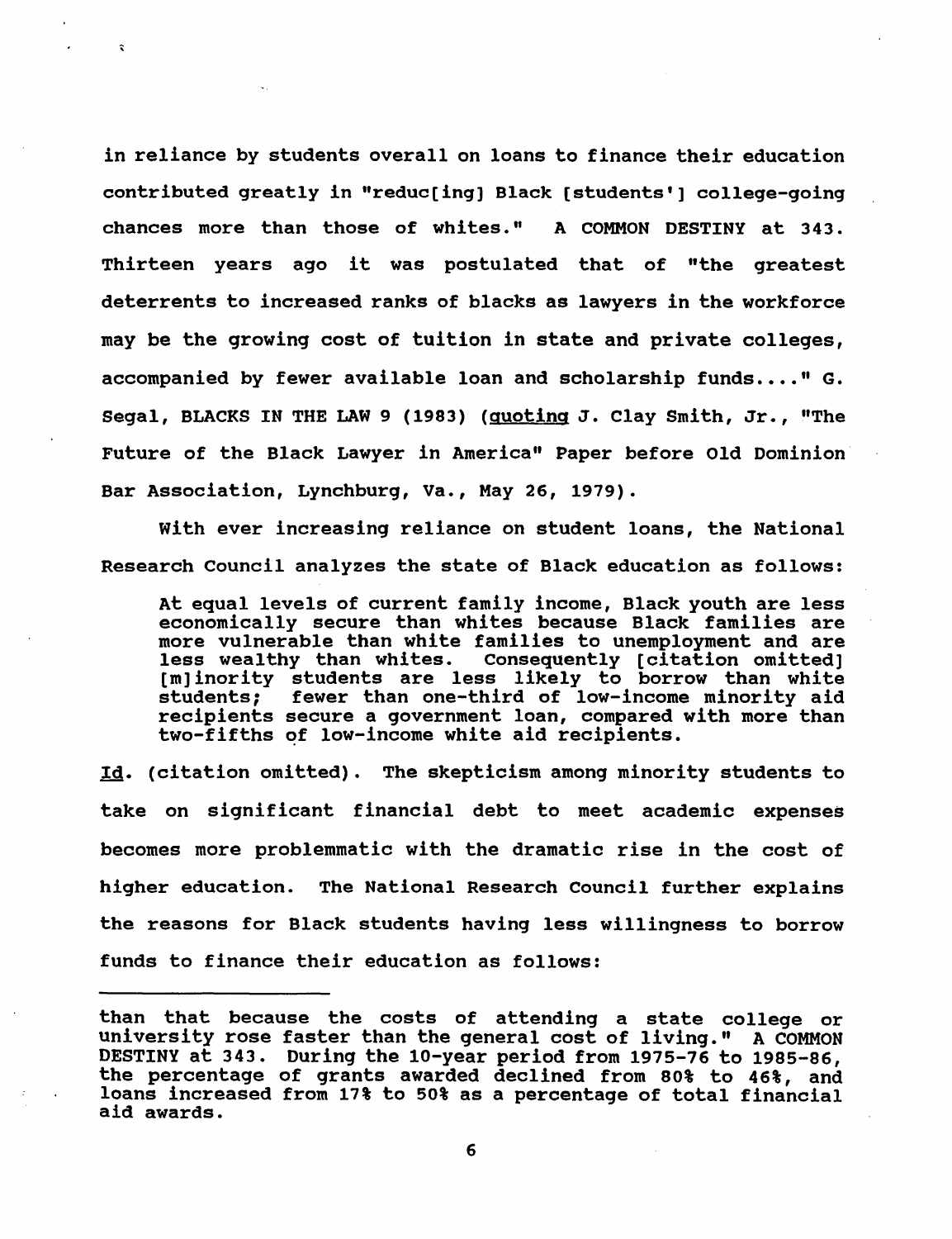In a purely economic analysis, a student's willingness to borrow will be affected by the economic return to his or her investment. Given the history of economic discrimination Given the history of economic discrimination against Blacks and the perception of fewer opportunities to enter good jobs, to be promoted, and to be retained in times of recession, a Black student will not expect the same economic rewards with the same degree of certainty as a white student who makes the same investment of time and money in college education. If the expected rewards are less, then the college equation. It the expected rewards are less, then the<br>amount of money that a student will borrow to invest are also<br>likely to be less. . . . [In addition,] there is a second<br>neughological factor affecting willingnes likely to be less. . . . [In addition,] there is a second psychological factor affecting willingness to borrow. Black students are overwhelming from very low income families. . . • [In 1985] the income distributions for families of Black and white students [were] almost mirror images: 35% above \$40,000 for whites and below \$10,000 for Blacks. A typical college debt is much larger to a Black student -- relative to his or her family income -- than to a white student.

Id. at 343-44.

Certainly, the state of Black education mandates that current efforts to provide post-secondary and graduate educational opportunities for minority students should remain a national priority.

NBA further submits that educational institutions should have broad discretion in defining what types of persons and/or situations qualify a student as "disadvantaged." For instance, if administrators at an educational institution in their wisdom, experience, and expertise expand the definition of "disadvantaged" to include persons requiring academic remedial assistance, this deterimination should be deferred to by the Department of Education.

### II. PROPOSED PRINCIPLE TWO

The Second Principle permits an educational institution to consider race as one among several factors in awarding scholarships designed to create a more diverse student body. This principle is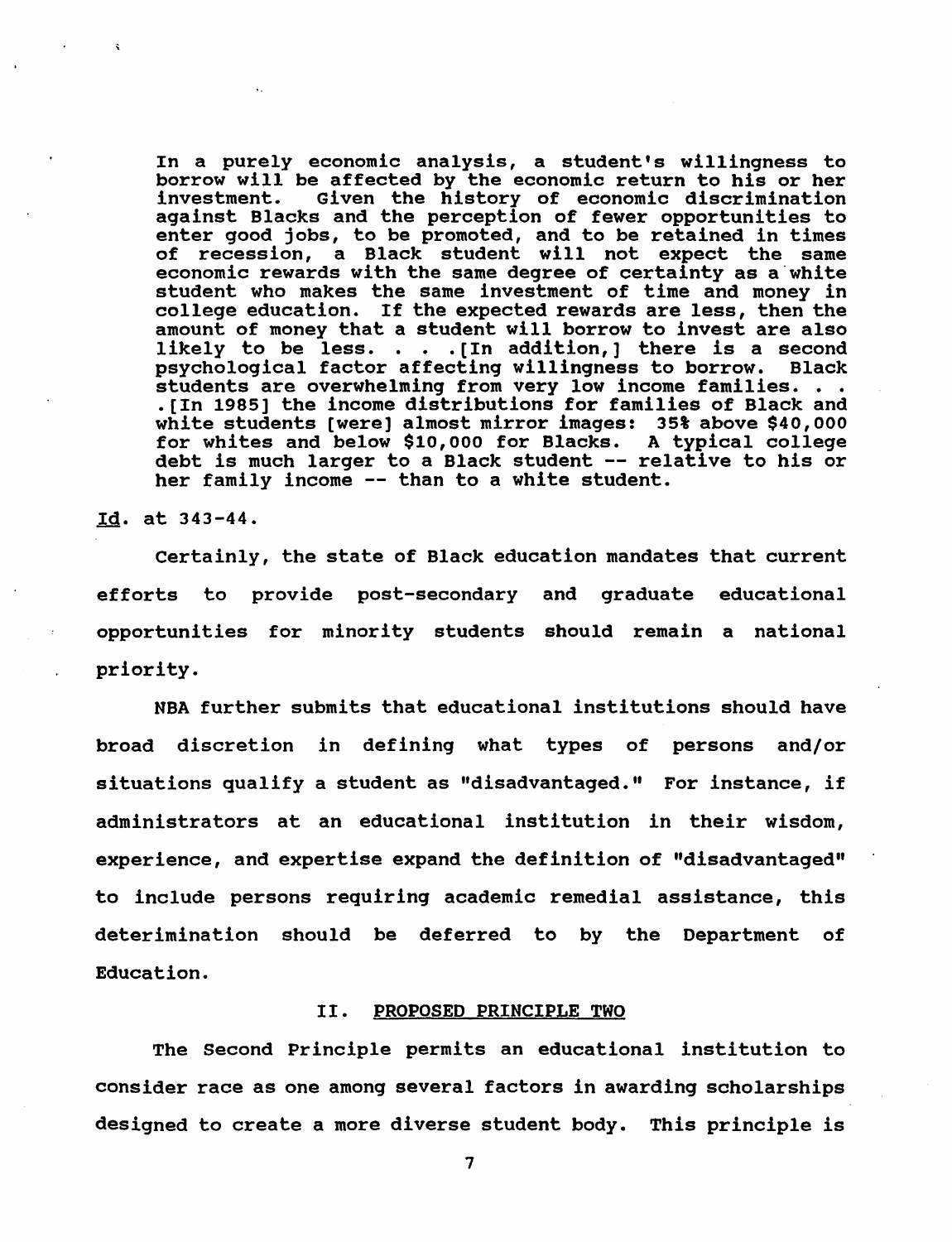a product of the Supreme Court's decision in Regents of the university of California v. Bakke, 438 U.S. 265 (opinion of Powell, J.). As amicus in Bakke before the Supreme Court thirteen years ago, NBA has long urged that racial and ethnic diversity in an academic setting is a bona fide institutional objective. See generally Bakke, 438 U.S. at 311-315.

Minority scholarships have been supported by local and federal governments, the private sector, and the academic academy. Governments have adopted the policy of minority scholarships "not as an end in itself, but rather as a means of achieving greater" diversity in institutions of higher learning. such a goal carries its own natural limit. For example, when the population of Blacks in higher education reaches a reasonable and consistent level, the limit on these scholarships will become obvious, as the public policy goals behind the creation of the scholarships has been accomplished.

The impact of such scholarships on the rights of nonminorities is also de minimus. Lessons learned from Bakke and other cases teach us that, "as part of the nation's dedication to eradicating racial discrimination, innocent persons may be called upon to bear some of the burden of past discrimination." Metro Broadcasting v. FCC, 110 S.ct. at 3026; see also Wygant v. Jackson Board of Education, 476 U.S. at 280-81 (opinion of Powell, J.); Steelworkers v. Weber, 443 U.S. 193, 208 (1979) (plan did not "unnecessarily trammel" interests of the white employees).

Moreover, in most instances, monies for race based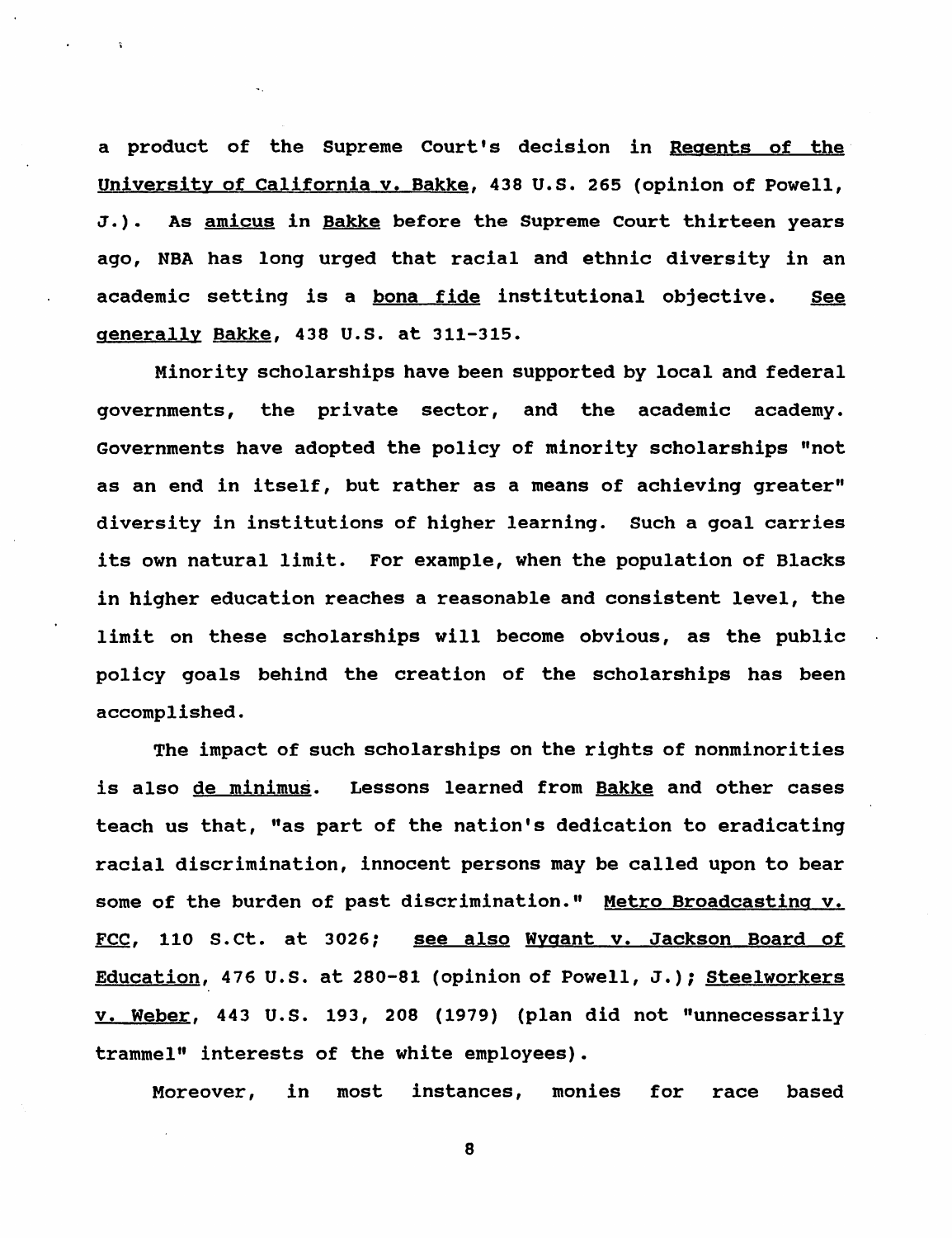scholarships would probably be redirected to other means of recruiting and retaining Black students were the scholarships eliminated. Podberesky v. Kirwan, 764 F. Supp. at 376. In Podberesky v. Kirwan, there was no evidence that the monies used to fund the minority scholarships at the University of Maryland, which. are designed to encourage Black student enrollment, would be used to fund additional scholarships for the general student population. Thus, as recognzed by the district court in that case, it would be unreasonable to assume that nonminorities, or even non-Black students, would be deprived of some benefit.

As a general proposition, scholarships directed at Black students do not necessarily impose impermissible burdens nonminorities. Nonminority challengers, indeed some minority challengers, to these scholarships must concede that they have not suffered the loss of an already-awarded scholarship. See Podberesky v. Kirwan, 764 F.Supp. at 373 n 9. (the purpose underlying race based scholarships is certainly a desirable benefit, but the denial of such does not create a burden analogous to a lay-off, which violates a realiance interest in continued employment) (citations omitted).

## III. PROPOSED PRINCIPLE THREE

The Third principle permits educational institutions to award race-exclusive scholarships "when necessary to overcome past discrimination." Notice at 64549. Specifically, the Notice allows race-exclusive scholarships when there is a finding of past discrimination "by a court or by an administrative agency  $-$  such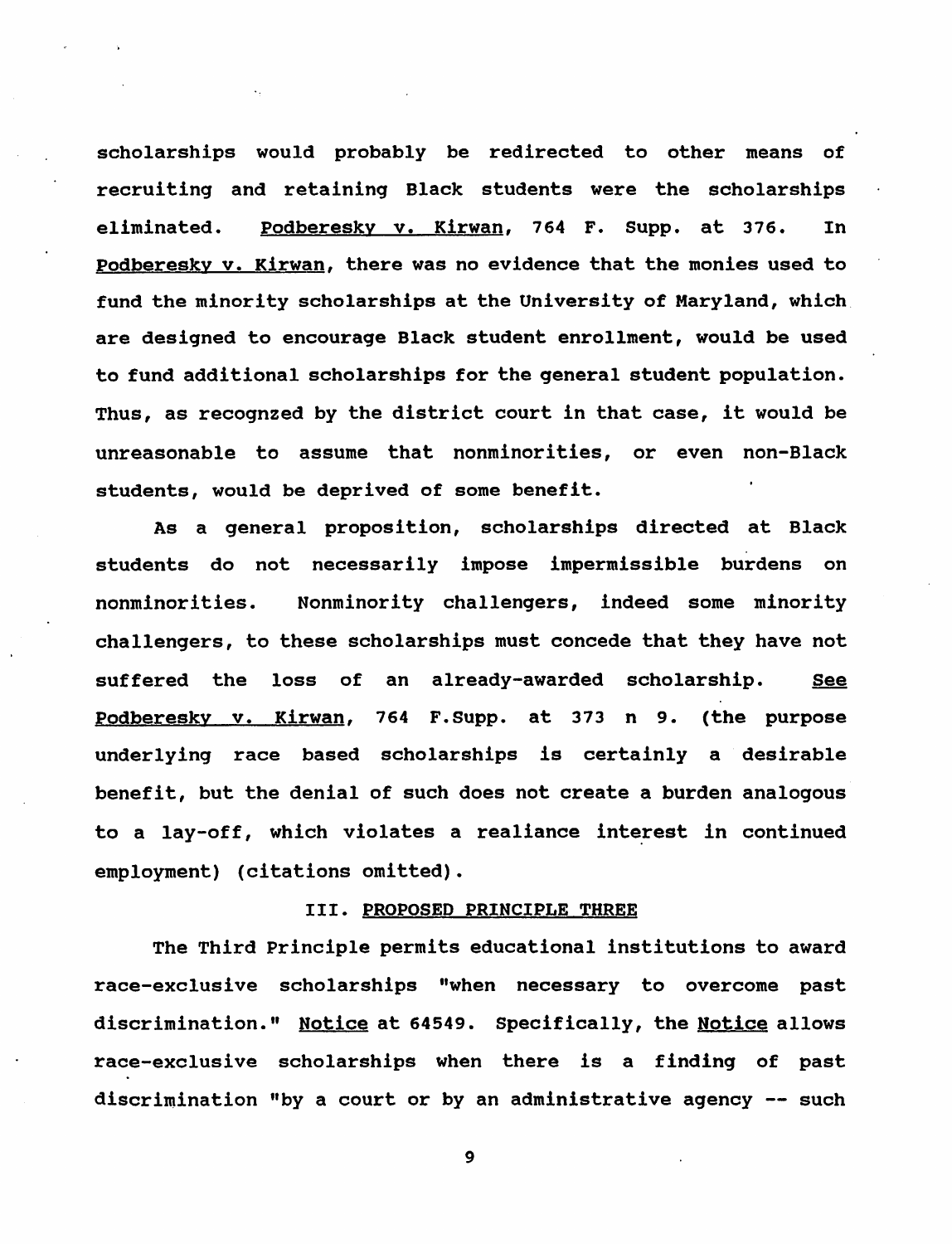as the Department's Office for civil Rights." Id. A finding of past discrimination may also be made by a state administrative agency or state legislature where there is a strong basis in evidence that identifies the discrimination that warrants remedial action, such as race exclusive scholarships. Id.

While the Third Principle finds that race exclusive scholarships are acceptable as a remedial measure to remedy a finding of past discrimination, NBA submits that a body competent to make a bona fide finding of discrimination includes not only the courts, state legislatures, and federal and administrative bodies, but public bodies such as educational institutions. NBA reads the Third Principle of the Notice to include public and private governing bodies of institutions of higher learning as competent administrative agencies, qualified to take measures to remedy its own, internal findings of discriminatory conduct directed toward racial and ethnic minority groups.

As suggested by the Supreme Court in Bakke, supra, a governing body of an institution of higher learning is as competent as any state legislature or other administrative agency to undertake the fact-finding and decisionmaking contemplated by the Notice. Bakke, 438 U.S. 265. The institution of higher learning may be in the best position to evaluate the facts that would provide insight on the institution's acts of historical discrimination. The institution of higher learning is also the threshold expert agency to ascertain and compare, subject to judicial review, the past and present racial and ethnic composition of the institution.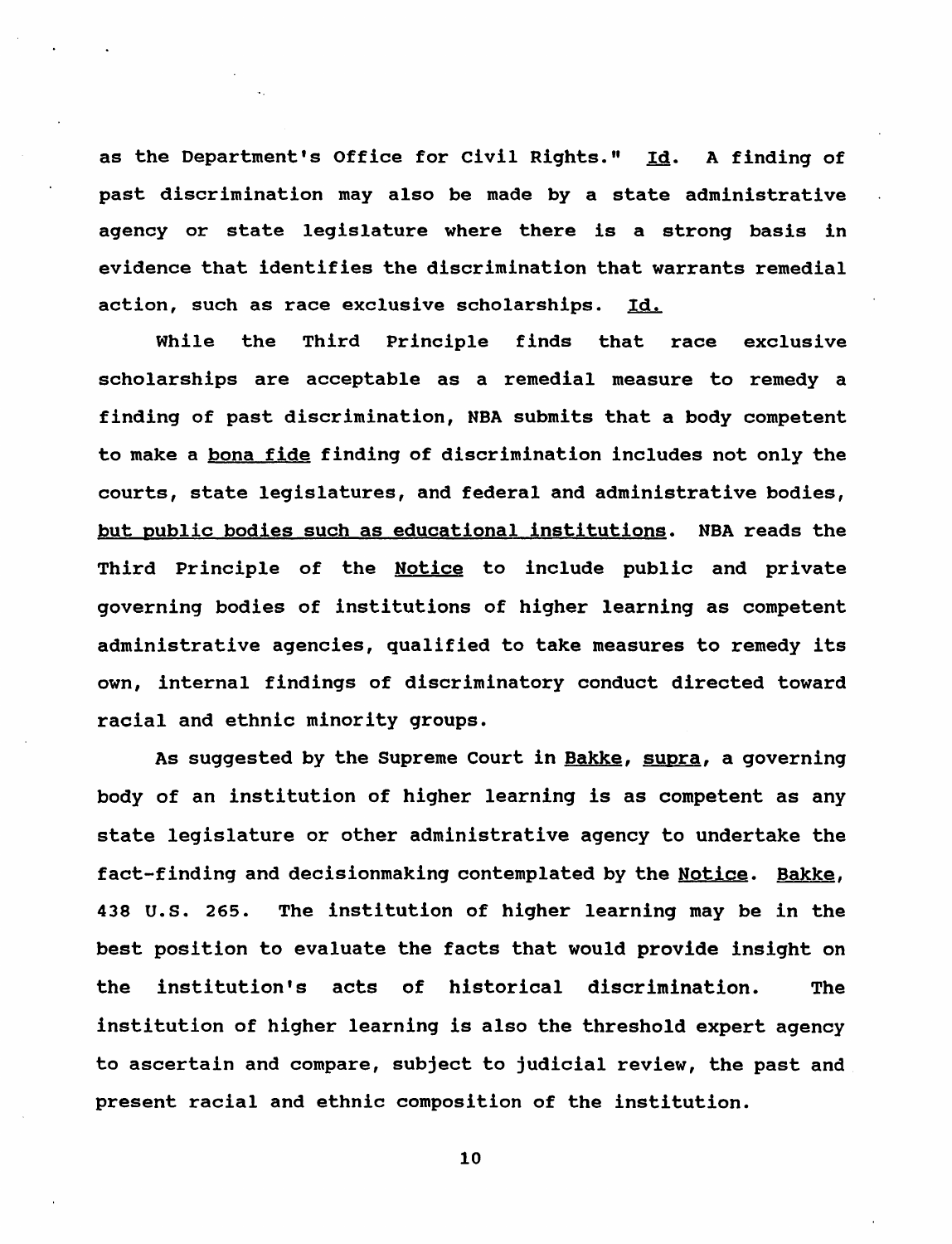From an efficiency standpoint, it makes sense that an institution of higher learning do the fact-finding contemplated by the Notice. The reason -- because any investigation undertaken by the administrative agency or state legislature would inevitably rely almost exclusively on the background data, figures, and other relevant information provided by the institution of higher learning.

More importantly, permitting an institution of higher learning to do the fact-facting would, to the extent practicable, insulate factual findings from gamesman politics. The political dynamics of a state legislative body seldom produces a bi-partisan consensus necessary to undertake a fact-finding to show historical discrimination in its jurisidction. NBA fears that the winds of politics may dictate, to a large extent, the outcome of the factfinding by delineating the scope and extent of the undertaking. certainly, voluntary compliance is the cornerstone of Title VI. Thus, allowing institutions of higher learning to voluntarily undertake such fact-finding is in the spirit of Title VI and consistent with the desirable practice of self regulation.

The Notice also mandates that the legislature possess a strong basis in evidence for identifying discrimination within its jurisdiction for which remedial action is required. Notice at 64549. NBA sUbmits that this policy ought not dictate the probative facts to the legislature as to findings of discrimination, given the delicate principle of federalism. Further, the Notice proposes a standard, one of law, which may not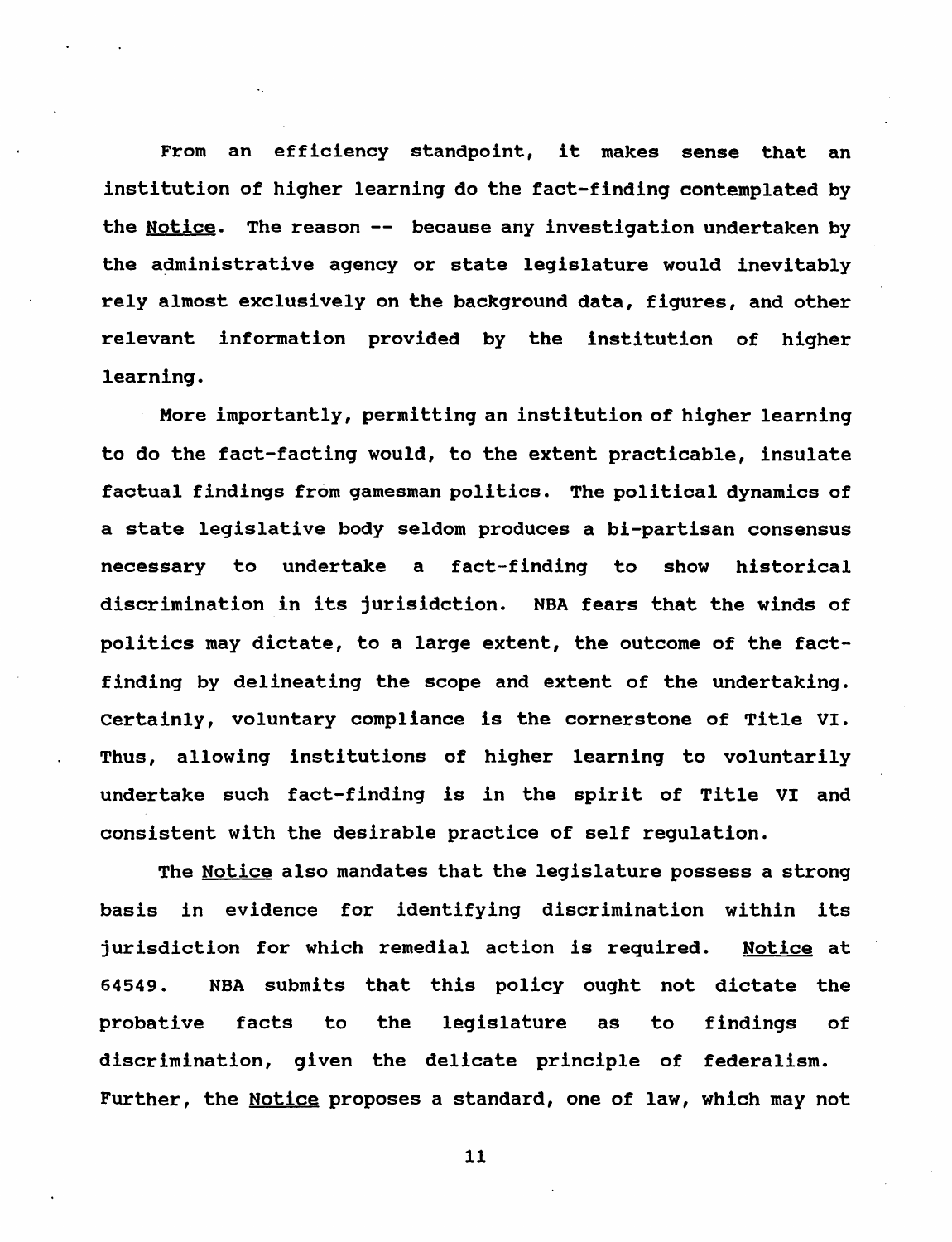be able to be established as a matter of political will. In effect, the Notice standard encompassed in Principle Three places a virtually impossible burden on those who would attempt to establish invidious discrimination in the state. Cf. Podbersky v. Kirwan, 764 F.Supp. at 374 (justification of affirmative race-based remedy depends on whether there is a "strong basis in evidence" of past discrimination.)<sup>9</sup>

Reference in the proposed policy guidance to "state and local legislative bodies" implies that governing bodies of private institutions of higher learning are not competent to make findings of discrimination and subsequently establish race exclusive scholarship programs as a remedy. Title VI, though, draws no distinction between private and public institutions. Hence, the policy should be clarified to clearly state that the governing bodies of private institutions of higher learning, like Harvard, should not be precluded from doing under Title VI what the governing bodies of public institutions, 'like the University of Maryland, can do.

#### IV. PROPOSED PRINCIPLE FOUR

The Fourth Principle permits race based scholarships pursuant to an action by the U.s. Congress. As Congress enacted Title VI, which prohibits discrimination by institutions receiving federal financial assistance, this principle permits Congress to create

<sup>&</sup>lt;sup>9</sup> The court in Podberesky further noted that the final determination as to the existence of past discrimination will be made by the courts, and not by the Office of civil Rights or other bodies like state legislatures. 764 F. Supp. at 374.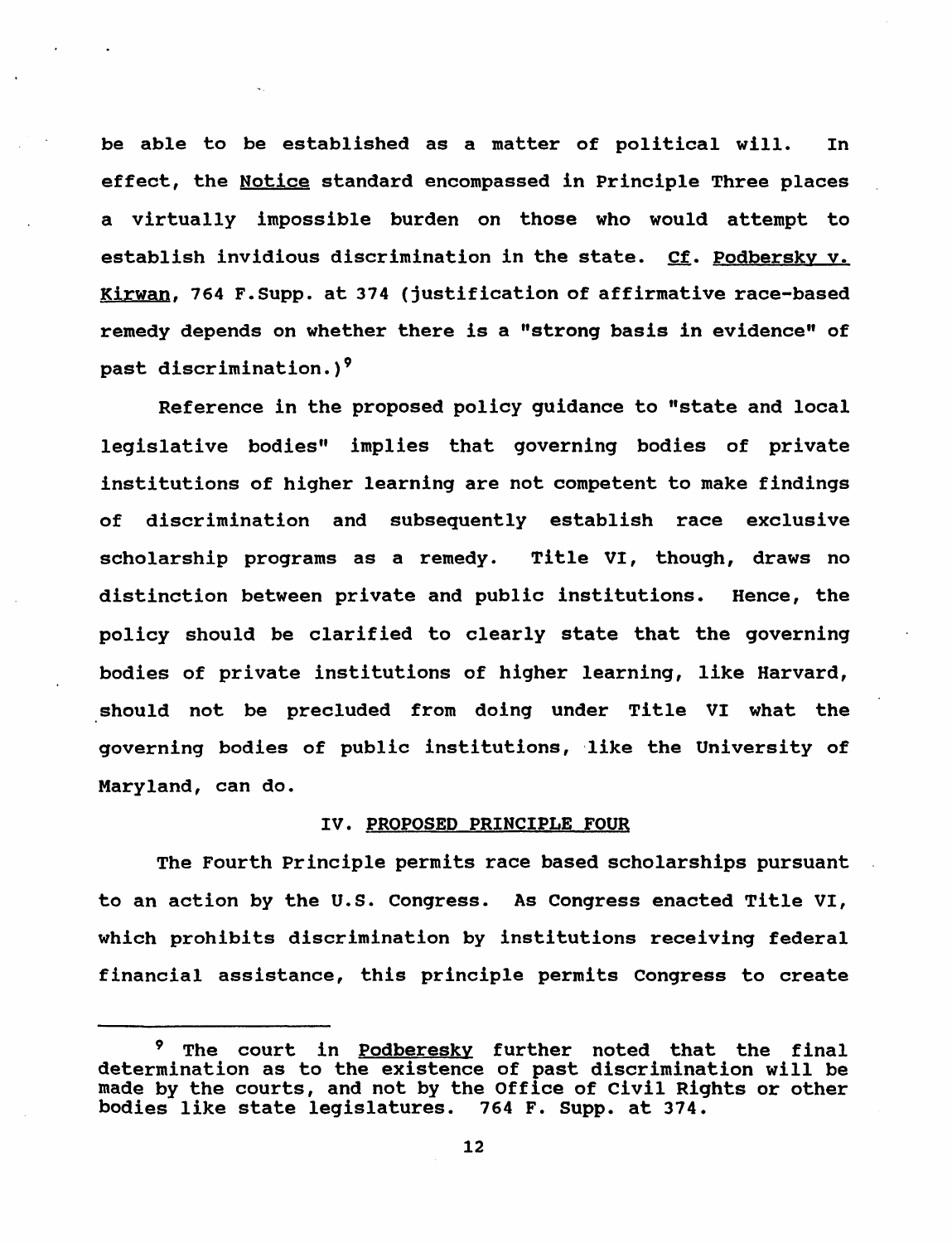exceptions to Title VI by creating scholarship programs such as the Patricial Roberts Harris Fellowships, the Robert E. McNair Fellowships, and the Indian Education Fellowships. During the 1991-92 fiscal year, congressional and Executive sponsored programs will offer approximately \$100 million in scholarship money for minority students. Nearly half of that amount is targeted to provide financial assistance to Native American students. See K. Cooper, "Race Based Student Aid: Practice and Policy" Washington Post, Dec. 26, 1991, at A21, citing U.S. Office of Management and Budget, "Catalog of Federal Domestic Assistance."

While the Notice states that it is targeting minority or racebased scholarship programs, there remain questions as to the precise reach of the Notice. See e.g., Comments of the United Negro College Fund, Inc., William H. Gray, III, President & CEO (Why is the attention all on race based scholarships? What about scholarships based on gender? Is there a concern about loosing the women's vote? What about national origin? If national origin is included, why the emphasis on race based scholarships? Perhaps we should consider cutting off scholarships based on religion. Or would this offend fundamentalists and other religious conservatives?). Answers to such questions should be provided by the Department of Education, unless the Notice is withdrawn as urged by several groups. Kenworthy & Weisskopf, University Groups Denounce Minority-Scholarship Policy, N.Y. Times, Mar. 5, 1992, at A19, Col. 6.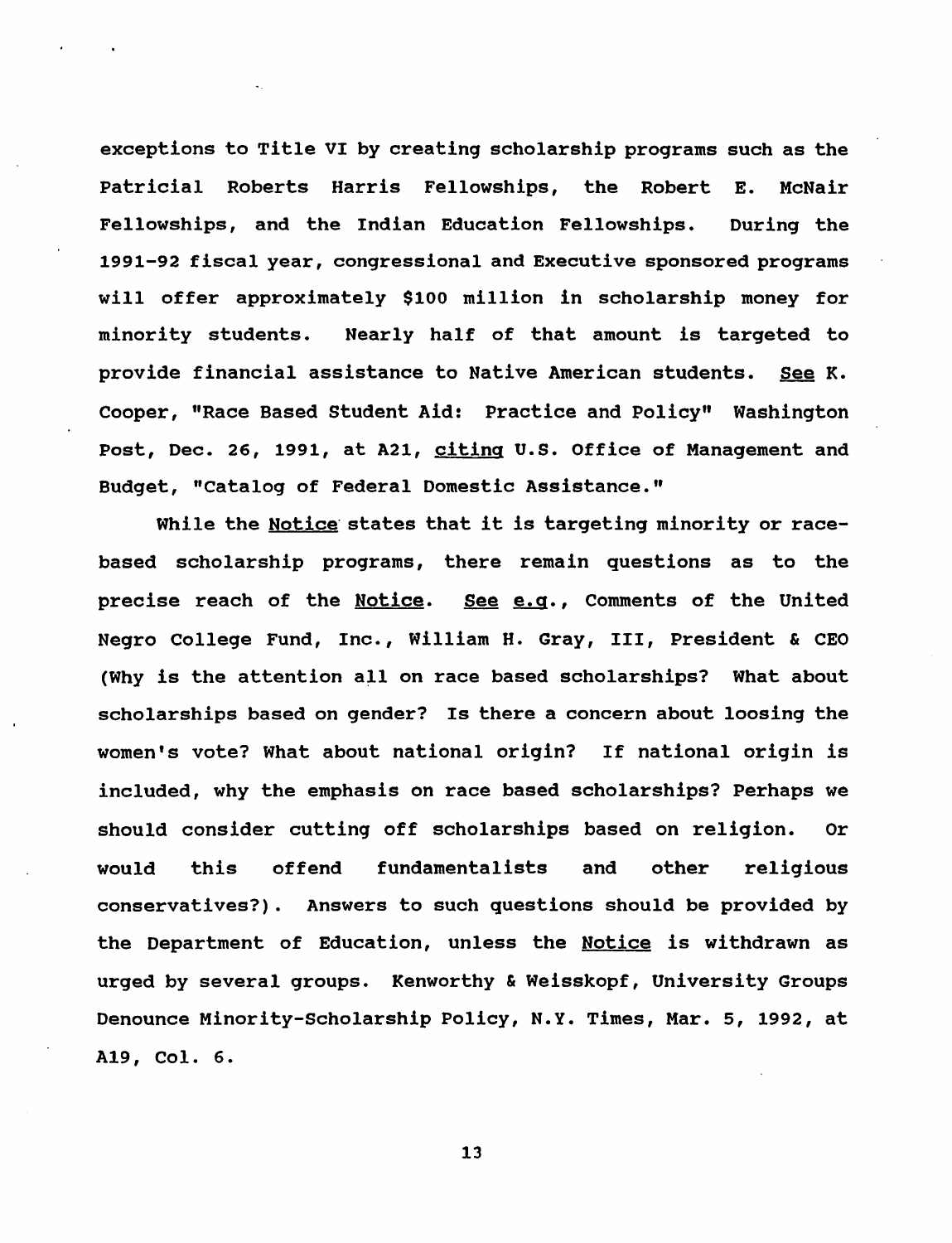## V. PROPOSED PRINCIPLE FIVE

The Fifth Principle permits funds for "race-exclusive" scholarship programs donated by a private individual or organization where (1) the funds do not limit financial assistance to other students outside the targeted class, and (2) the award by the private donor would further the legitimate objectives of the educational institution to provide funds on a need basis or to increase racial or ethnic diversity. The Notice states that institutions may not fund minority based scholarships, but that institutions may administer such scholarships funded by private, outside sources who have restricted eligibility to members of designated racial or ethnic groups. Notice at 64549.

NBA is puzzled by the private/institutional distinction drawn by the Department of Education because real dollars from private sources for such scholarships is minimal. Less than 10 percent of minority based scholarship programs are privately supported. The vast majority are funded through institutional resources, and federal and state education programs. See Exhibit "A".

Essentially, the terms of the Fifth Principle will require colleges and universities to "mix" privately-donated funds targeted to a racial or ethnic class, with other funds that may be used to further the educational objective of the institution. Under the rationale embraced by the Notice, a privately-funded race exclusive scholarship survives Title VI but institutionally-funded scholarships do not solely because of the origin of the funds. The basis for the public institution versus private institution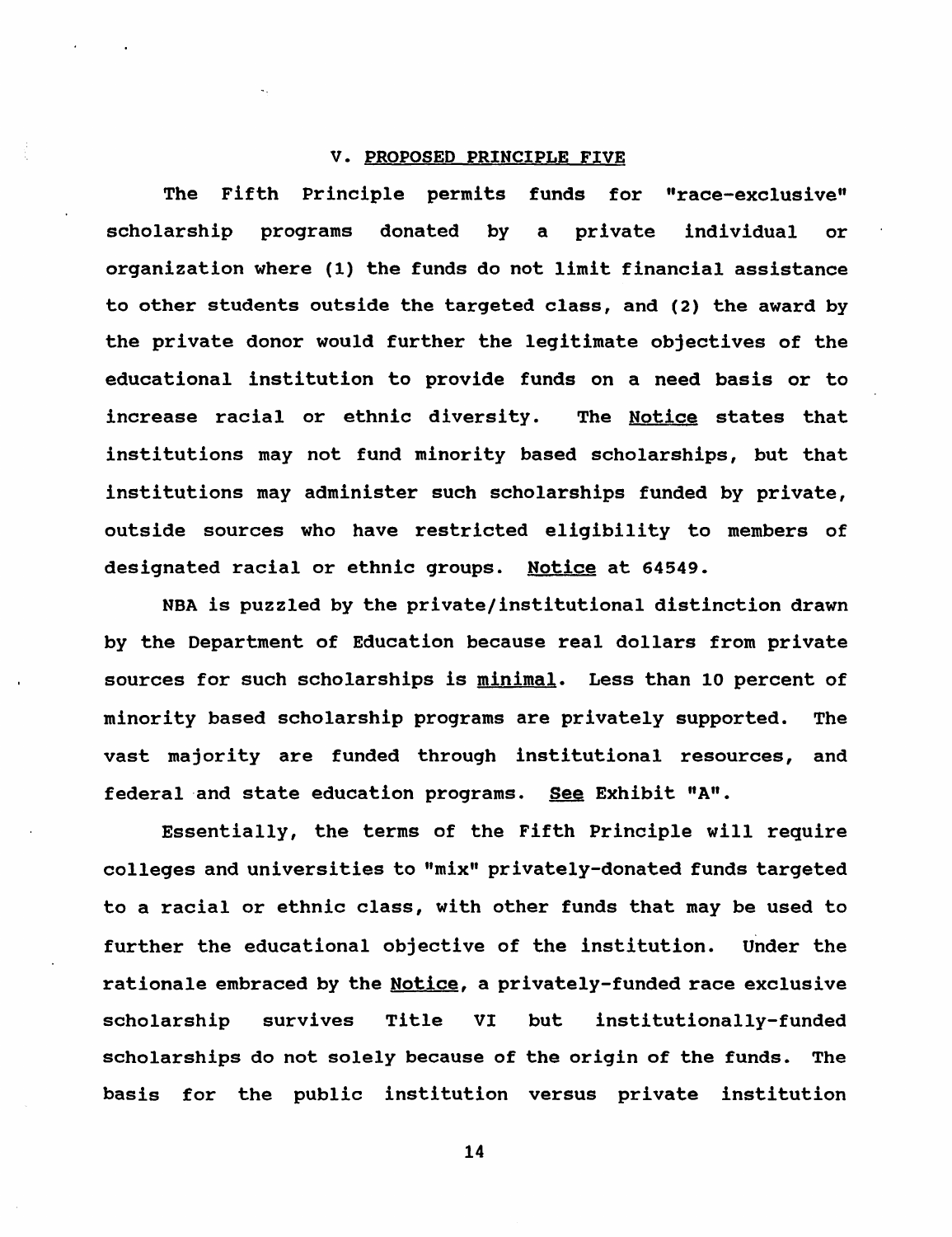distinction might be on a more solid foundation if the public institution plays no role in the administration of the privatelyfunded scholarship.

From a common sense standpoint, the implementation of the proposed policy guidance as it relates to the private versus public distinction will be problemmatic as drafted. The Notice states that institutions of higher learning are prohibited from seeking funding to support minority-based scholarships and prohibited from intimating to donors that restrictions be placed on donations to accommodate a minority-limited scholarship. Id. at 64549. The proposed policy guidance suggests that any restrictions on the donations be proposed by the donors. Id. This distinction is specious, at best. What real difference does it make as to how the donation for the minority-based scholarship comes to the institution so as long as it was donated voluntarily?

The Fifth Principle should eliminate or modify the restrictions it places on those schools seeking to move toward private funding of race exclusive scholarships before the expiration of the four-year "grace period" for existing scholarship procedures that is recommended in the Notice. Id. at 64549.

Further, the Fifth Principle states that schools can only administer the donations if the "aid does not limit the amount, type or terms of financial aid available to any student." Notice at 64549. By way of explanation, this policy states that private race exclusive scholarships can only be used to fund aid packages that have already been assembled on the basis of other criteria,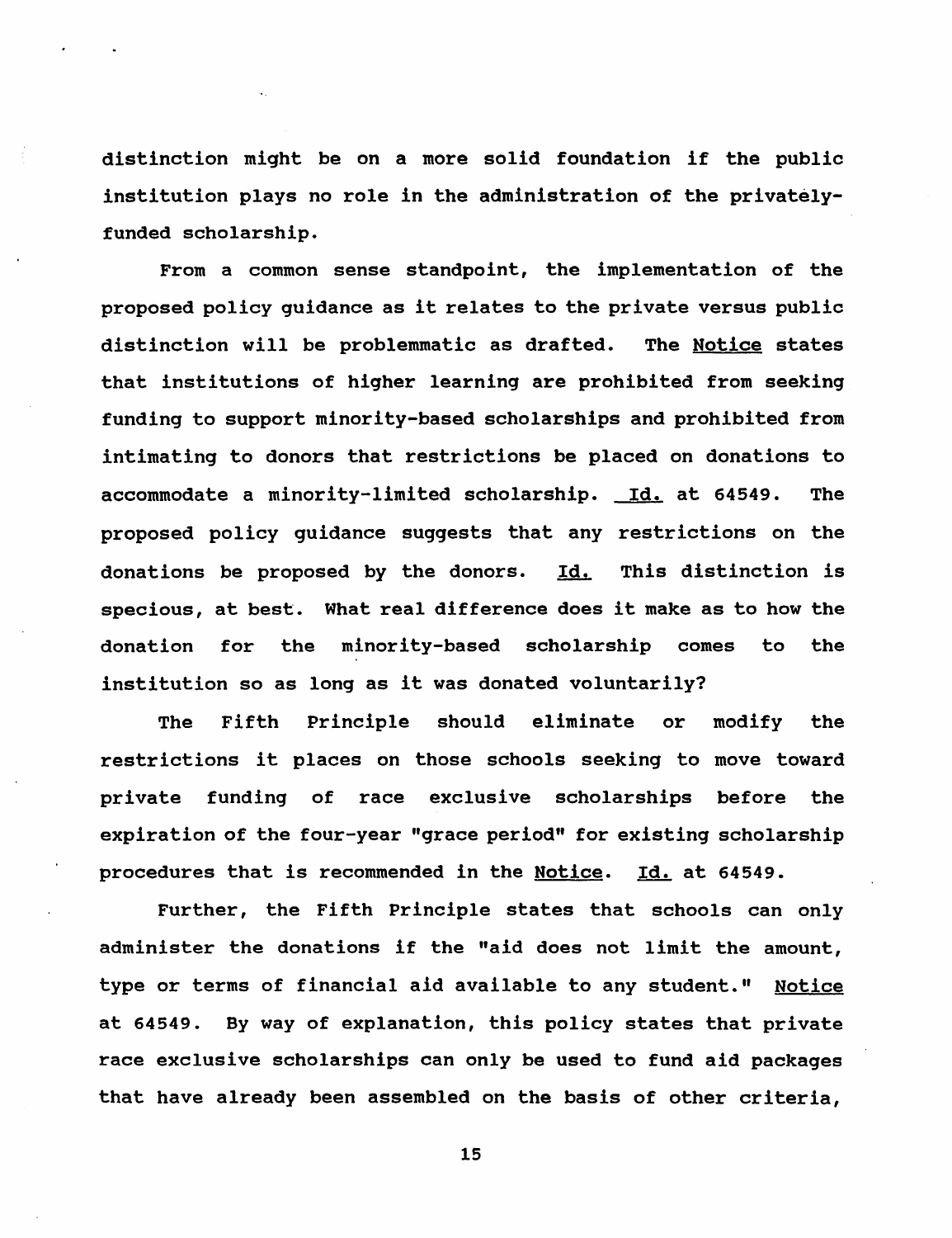such as financial need. Id. In essence, the Notice suggests that private donors of minority scholarships funnel their donations into a general scholarship pool, whereby the funds would, hopefully, be allocated to a minority student who qualifies for the general pool.

#### **CONCLUSION**

For the foregoing reasons, the Notice of Proposed Policy Guidance should be withdrawn or, alternatively, modified pursuant to the recommendations contained herein.

Respectfully Submitted:

NATIONAL BAR ASSOCIATION

 $C1av$ 

Erroll D. Brown Law Office of Erroll D. Brown 1300 Mercantile Lane/Ste 139GG Landover, MD 20785

Dated: March 9, 1992

Send all comments or inquiries to:

\*Dr. J. clay smith, Jr. Professor of Law Howard University School of Law 2900 Van Ness street, N.W. Washington,D.C. 20008 (202) 806-8028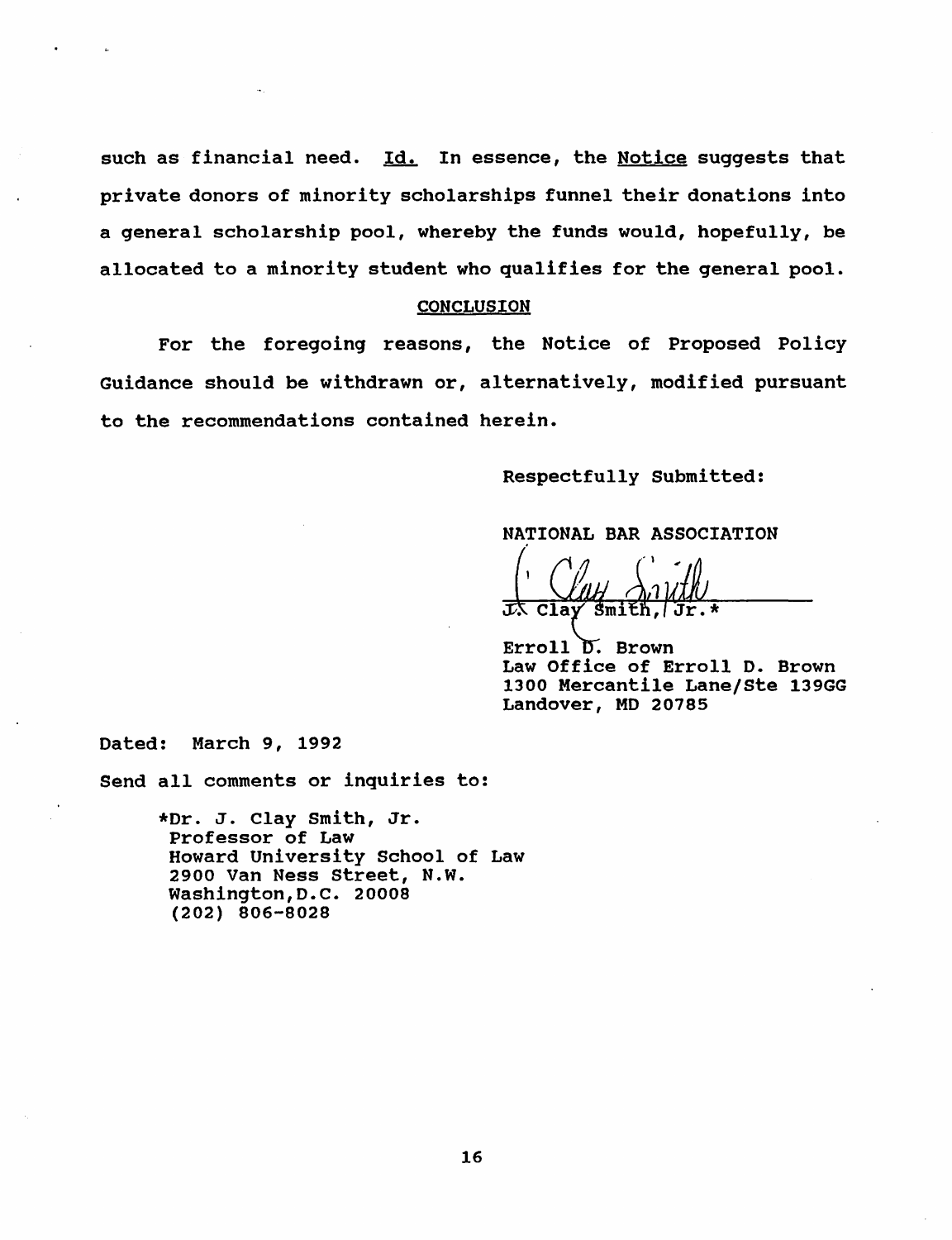#### EXHIBIT A

#### STATUS OF MINORITY-DESIGNATED SCHOLARSHIP PROGRAMS

## A. SURVEY OF 117 HISTORICALLY AND PREDOMINANTLY BLACK COLLEGES AND UNIVERSITIES, WITH A 33% RESPONSE. (Survey, February 6, 1991)

1. 26 race-specific scholarship programs were identified, including scholarships to increase the number of minority teachers and scientists and to increase the number of other-race stUdents at HBCUs.

2. 15 of the race-specific scholarships were for non-Blacks and were mostly at institutions located in Adams states which fund these scholarships as part of desegregation plans

3. Of the 15 programs for non-Blacks, 5 consider race as a single factor for selection.

4. Of the 11 programs for Blacks, 5 consider race as a single factor for selection.

s. 16 of the 26 programs identified, consider a combination of race, need, and merit for selection.

6. Sources of Funds: 6 programs funded from private funds; 14 funded from state funds, and 6 funded from federal funds.

7. The percentage of race-specific scholarships of the total pool of scholarships at each institution ranged from 5% to 35%

B. SURVEY CONDUCTED BY THE NATIONAL INSTITUTE OF INDEPENDENT COLLEGES AND UNIVERSITIES ("NIICU") AND BY THE AMERICAN ASSOCIATION OF STATE COLLEGES AND UNIVERSITIES ("ASSCU") ON STATUS OF MINORITY-DESIGNATED SCHOLARSHIP PROGRAMS, WITH A 63% RESPONSE.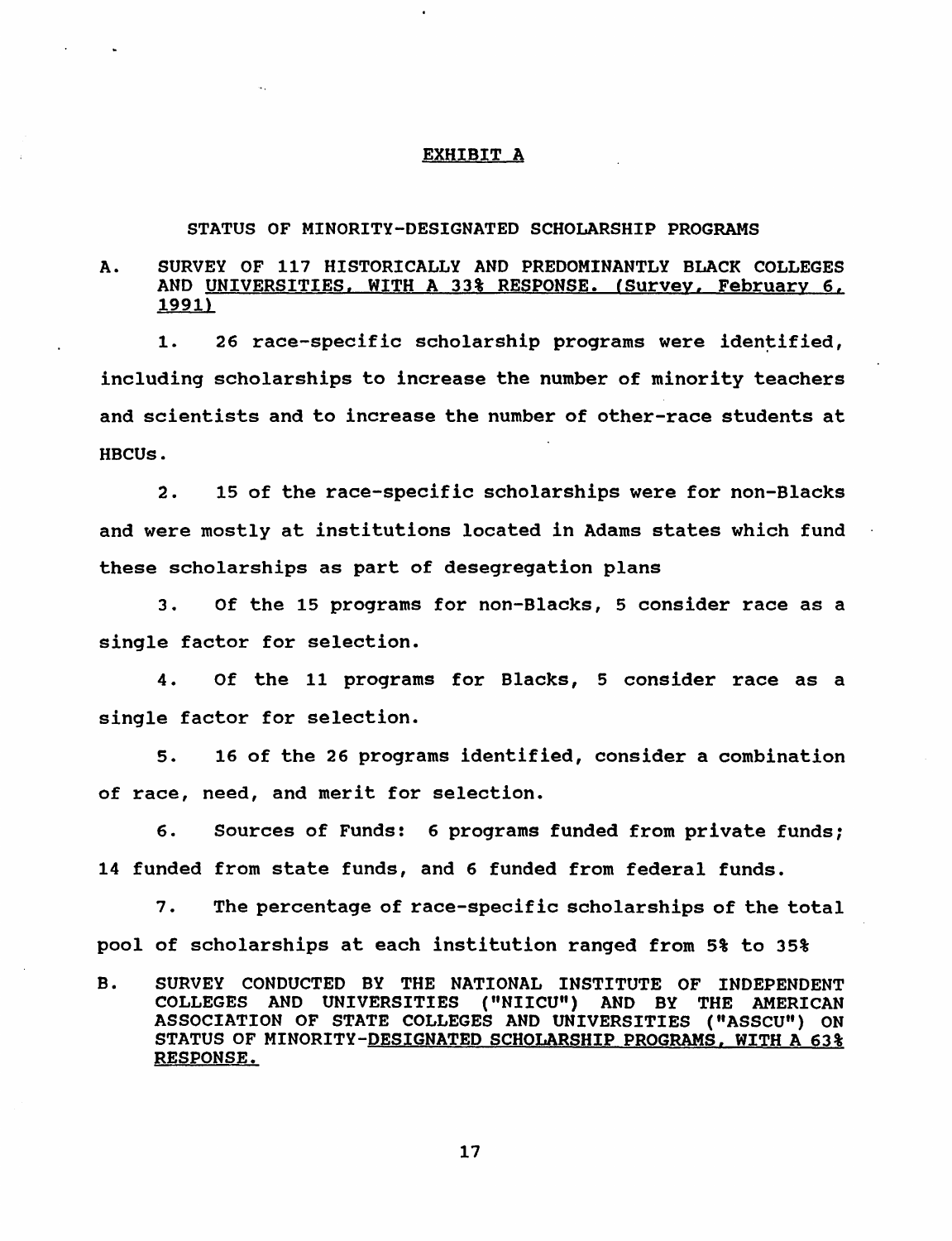| <b>Programs</b>                                                                                 | NIICU                         | <b>ASSCU</b>                    |
|-------------------------------------------------------------------------------------------------|-------------------------------|---------------------------------|
| Percentage of colleges and<br>universities offering minority<br>designated scholarship programs | 89%                           | 83%                             |
| Number of separate programs                                                                     | 3,700                         | 1,447                           |
| Recipients                                                                                      |                               |                                 |
| Estimated number of awards                                                                      | 16,200                        | 18,777                          |
| Recipients as a % of total<br>enrollment                                                        | 0.6%                          | 0.7%                            |
| Recipients as a % of minority<br>enrollment                                                     | 3.2%                          | 3.7%                            |
| <b>Funds</b>                                                                                    |                               |                                 |
| Total Dollars Available for<br>Minority-designated Scholarships                                 | $$114$ mil                    | \$24.3 mill.                    |
| Percentage of all student aid                                                                   | 2.5%                          | 2.3%                            |
| Percentage of all institutional<br>aid that is used for minority-<br>designated scholarships    | 3.5%                          | 6.7%                            |
| <b>Source of Funds</b>                                                                          |                               |                                 |
| Percentage of funds from:                                                                       |                               |                                 |
| Institutional sources<br><b>Federal sources</b><br>State sources<br><b>Other</b>                | 79.3%<br>7.0%<br>3.8%<br>9.9% | 39.5%<br>15.7%<br>39.3%<br>5.5% |
| Programs by Type                                                                                |                               |                                 |
| Number in which minority status<br>is the sole criterion                                        | 500(13.5%)                    | 243(16.8%)                      |
| Number in which minority status<br>is one of several criteria                                   | $3,200$ $(86.5%)$<br>3,700    | 1,204(83.2)<br>1,447            |
|                                                                                                 |                               |                                 |

 $\bar{Q}$ 

 $\frac{3}{4}$ 

 $\mathcal{L}_{\mathcal{D}}$ 

 $\mathbf{r}$ 

 $\frac{1}{2}$ 

comments of American council on Education, (July 15, 1991)